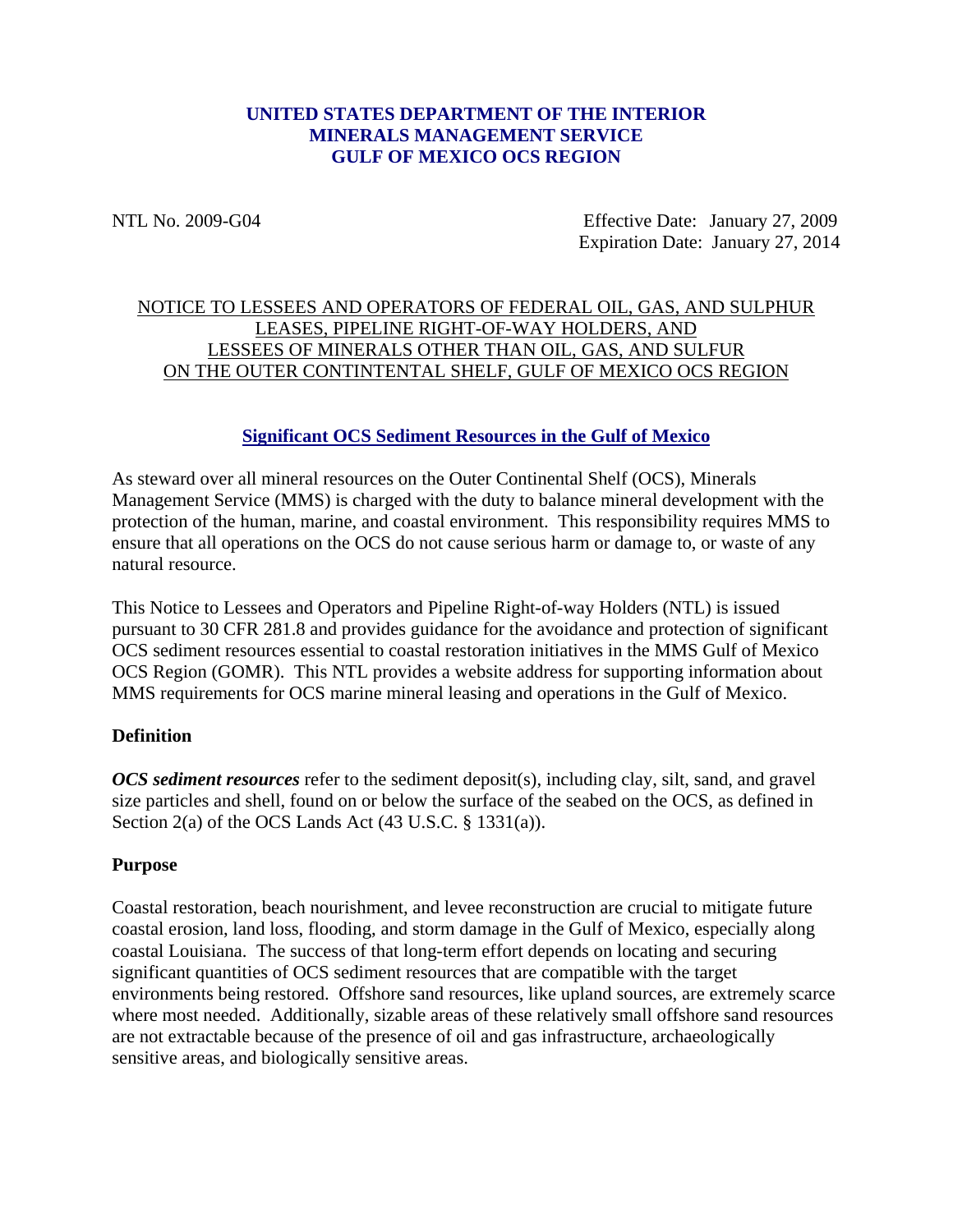The use of OCS sediment resources is authorized by MMS through its Marine Minerals Program. The MMS GOMR is implementing new measures to help safeguard the most significant OCS sediment resources, reduce multiple use conflicts, and minimize interference with oil and gas operations under existing leases or pipeline rights-of-way (ROW).

### **Significant OCS Sediment Resources Avoidance and Protection Policy**

Make sure that bottom-disturbing activities (including surface or near-surface emplacement of platforms, wells, drilling rigs, pipelines, umbilicals, and cables) avoid, to the maximum extent practicable, significant OCS sediment resources. For the purpose of this NTL, any activity that lasts more 180 days and is located within 305 lateral meters (1,000 feet) and 20 vertical meters (65 feet) below the natural seafloor of any designated sediment resources is considered bottomdisturbing and inconsistent with this policy.

For a list, maps, and digital Geographic Information Systems (GIS) data of significant OCS sediment resources that MMS has identified in the Gulf of Mexico, please see the MMS Internet website at [http://www.mms.gov/sedimentandgravel/multipleuse/.](http://www.mms.gov/sedimentandgravel/multipleuse/) The website also provides information regarding (1) the potential adverse impacts of dredging operations on existing infrastructure, (2) MMS requirements of potential OCS sand and gravel lessees concerning the identification of the location of existing infrastructure, and (3) MMS project-specific requirements for the establishment of operational setbacks to avoid direct or indirect impact to existing infrastructure. The MMS will update the above referenced material as necessary.

As applicable, the MMS GOMR will analyze OCS plans and pipeline applications for consistency with this protection policy. If it is determined that significant OCS sediment resources may be impacted by a proposed activity, the MMS GOMR may require you to undertake measures deemed economically, environmentally, and technically feasible to protect the resources to the maximum extent practicable. Measures may include modification of operations and monitoring of pipeline locations after installation.

Future requests for in-place decommissioning of pipelines in these designated areas are discouraged. If it is deemed necessary, MMS may require pipelines previously decommissioned in place to be removed to minimize conflict with other uses of the OCS.

### **Guidance Document Statement**

The MMS GOMR issues NTL's as guidance documents in accordance with 30 CFR 250.103 to clarify, supplement, and provide more detail about certain MMS regulatory requirements and to outline the information you provide in your various submittals. Under that authority, this NTL sets forth a policy on and an interpretation of a regulatory requirement that provides a clear and consistent approach to complying with that requirement. However, if you wish to use an alternative approach for compliance, you may do so, after you receive approval from the appropriate MMS GOMR office under 30 CFR 250.141.